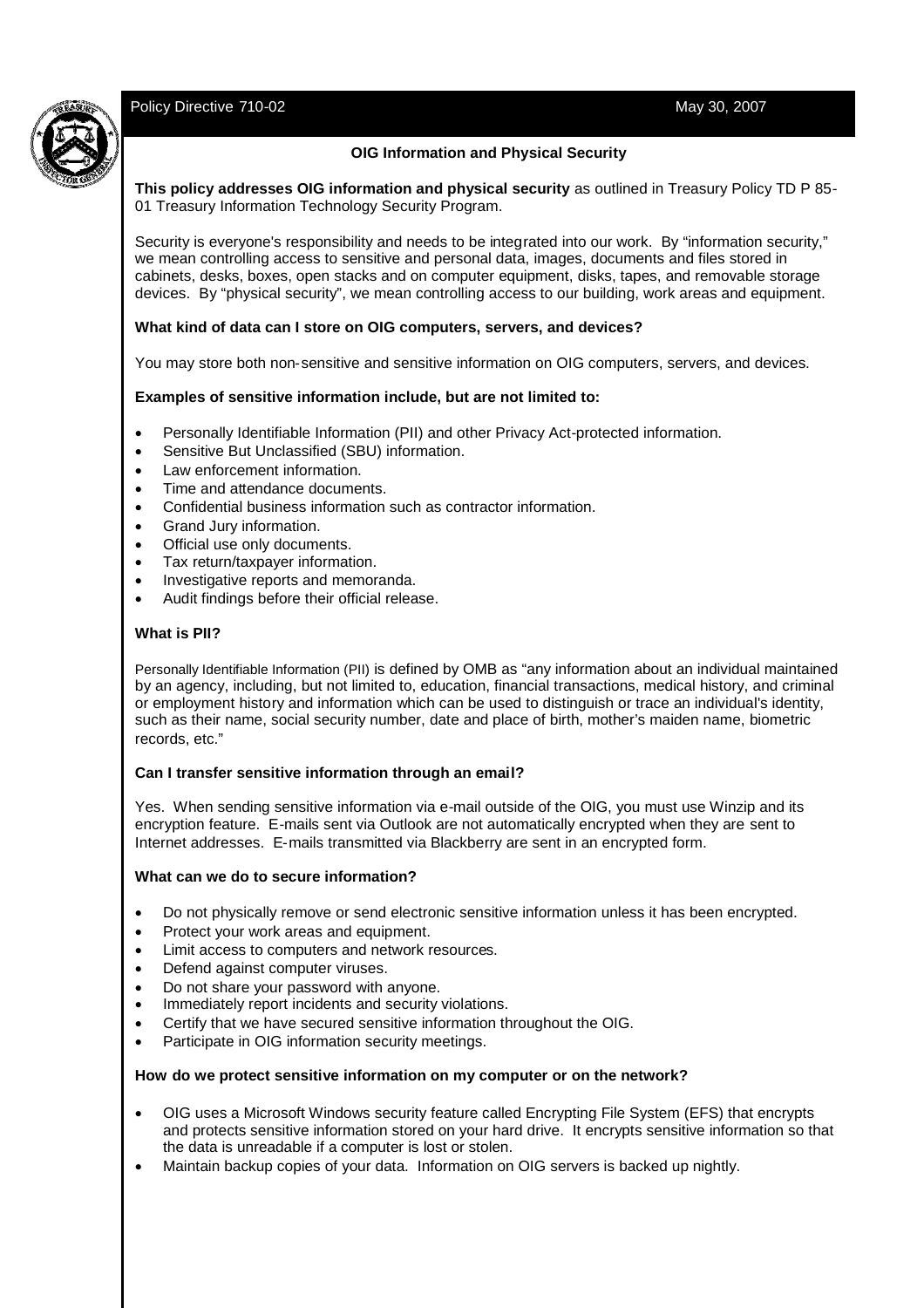- Secure your floppy / CD / thumb drive and any other removable media when not in use (e.g., in a locked drawer or behind a locked door). When taking removable media outside of the OIG, you must use the Winzip encryption feature.
- Electronically lock your workstation when you leave it or physically lock the room that it is in.
- Log all information extracts from databases and data sources containing PII. You must verify that the extracted data has been erased within 90 days unless it is still required.

## **How should we protect our work areas and equipment?**

- Prevent unauthorized access to your work area and files at all times. Lock up sensitive files and information. Let your supervisor know if you are not able to do this and why. Supervisors have an obligation to help you secure your work area and files.
- Strictly control keys. Have employees sign out and sign in all keys and access cards. Limit the number of master keys circulated.
- Check your door(s) and/or cabinet(s) to make sure they are locked when you leave your work area. Supervisors need to spot check all doors and cabinets during and outside of normal work hours to make sure they are locked.
- Keep unauthorized people away from computers and other network equipment including servers, copiers and printers.
- Be aware of and politely challenge strangers in your area or any OIG office. Make sure that an employee accompanies all visitors or have visitors wear a temporary visitor's pass issued by the OM at Headquarters, or by your building management outside of D.C., if appropriate.

## **How can we limit access to our computers and network resources?**

- "Lock it" for short periods (e.g., to run errands or attend short meetings). Use Ctrl-Alt-Delete, and choose "Lock Computer," your screen saver should automatically lock your screen after 10 minutes of inactivity. If you have questions about these options email the IT Help Desk at Helpdesk@oig.treas.gov
- "Log off" for longer periods such as an off-site meeting or lunch. This closes all of your open applications.
- "Shut Down" for evening departures. This option closes all of your open applications, disconnects you from the network, and shuts down all hardware for the evening.

## **How can we defend against computer viruses?**

- Use your virus software to scan all files and diskettes received from anyone else. Currently, all OIG computers have virus software that does this automatically.
- OIG security policy does not allow users to install software without first getting permission. Software installations may make our network more vulnerable to viruses. The IT Help Desk tests all software packages before installation. If you want to install new software, email the IT Help Desk at Helpdesk@oig.treas.gov.
- Only open email messages and attachments from people and organizations you know. Do not open any that look suspicious; contact the IT Help Desk at Helpdesk@oig.treas.gov when in doubt.

#### **How can we protect our passwords?**

- Do not write your password down or give it to anyone.
- Choose hard to guess passwords. Avoid birthdays, kids' names, etc.
- Change your password immediately if you think someone else knows it.
- Use special characters, numbers, or punctuation when creating a password.

#### **Who do we notify to report an incident or security violation?**

- Tell your supervisor if you see any unauthorized changes to your data, if you notice unexplained loss of paper or electronic information or suspect unusual computer behavior.
- Lost or stolen computer equipment has the potential to expose sensitive data to unauthorized parties and must be reported immediately to the IT Help Desk at Helpdesk@oig.treas.gov

## **Do we need to report that we have secured sensitive information in our work areas?**